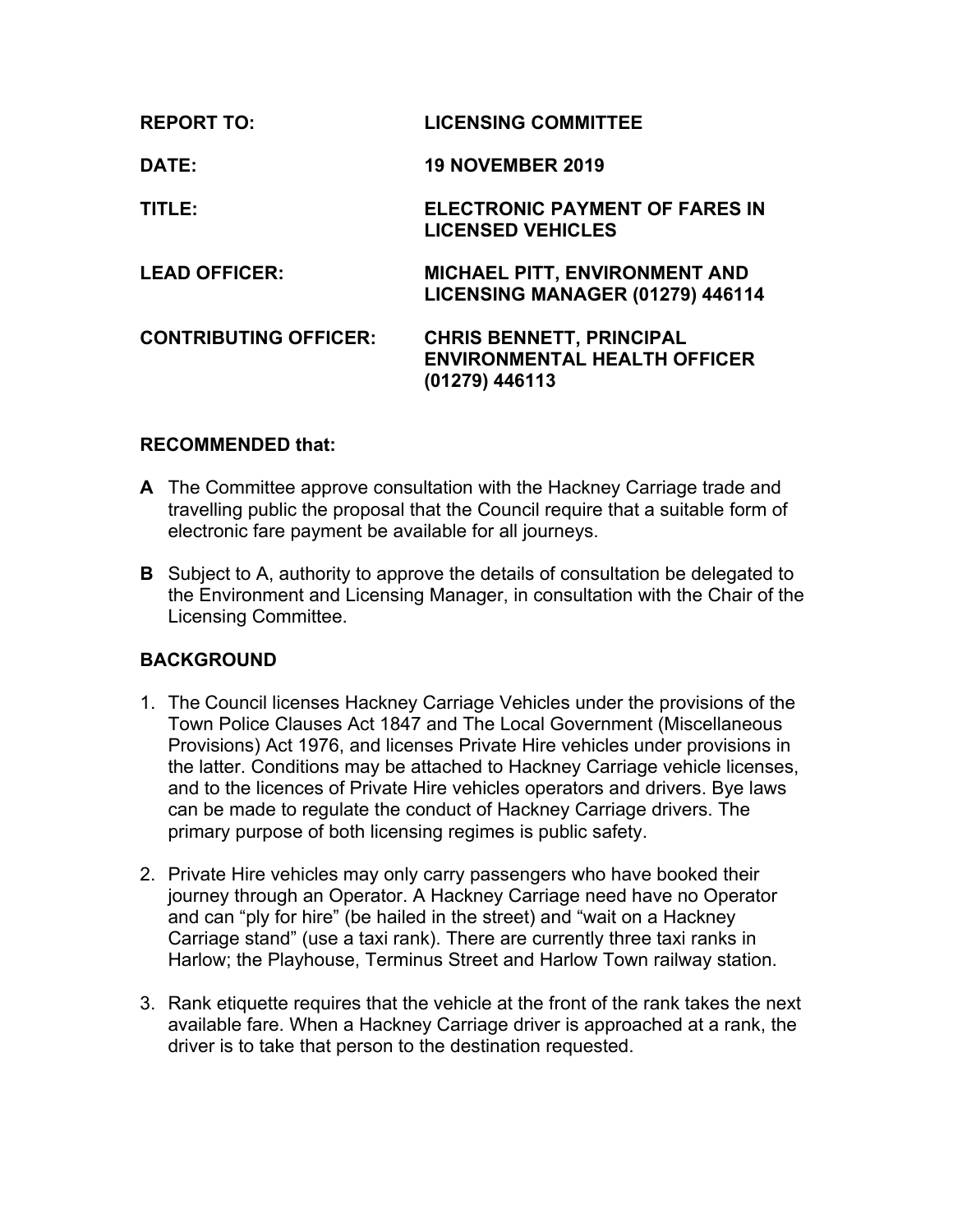- 4. Electronic payment for everyday purchases is increasingly common and many travellers find it more convenient than cash. Further, it might be supposed that some potential customers of Hackney Carriage or Private Hire services, happening to be without cash at a time when they wished to make a journey, might perceive that they could not pay electronically and therefore might choose to walk or use some other option that might be less safe than a licensed vehicle. There is a case that this could make such potential customers more vulnerable than they need be.
- 5. Officers have, at the request of the Committee, considered whether there is sufficient case to ensure that electronic payment can be used for all journeys in licensed vehicles and some of the practical issues that might arise in that case.

## **ISSUES / PROPOSALS**

- 6. Officers have sought information from licensing authorities elsewhere that have made electronic payment a licensing requirement. Transport for London (TfL) have, after considerable work, set out detailed requirements. It appears that outside London, only Liverpool, Reading and Guilford have made a requirement of this kind.
- 7. Officers have taken some soundings within the licensed trades. It appears that approximately a third of the Hackney Carriage trade accept fares electronically, and of those that do not, many prefer not to do and have some concerns about the additional cost of equipment and processing fees that might be charged. At times accommodating a passenger without cash at a rank can be confusing and cause some disarray, as that passenger would not always be able to take the first Hackney Carriage waiting at the rank and would have to ask each until they found one willing to take them. It might arise that there were no Hackney Carriages at a rank who would take electronic payment, in which case there is a potential concern that the passenger would walk or find another less safe way of completing their journey.
- 8. In the case of Private Hire journeys, the contract to travel is made in advance with the Operator and the passenger in has wider choice. If the operator selected first is not willing to provide a vehicle equipped to take fares electronically, another operator can be chosen. In many cases operators are able to accept cash less fares by telephone at the point of booking, even when the driver is not equipped to take cash less fares. While operators generally appear positive about a requirement on drivers to take fares electronically, anecdotally many drivers are more reluctant. This may be due in one case to the understanding that it might benefit business while enforcement of availability would become a Council responsibility and, on the other, to concern about equipment and transaction costs.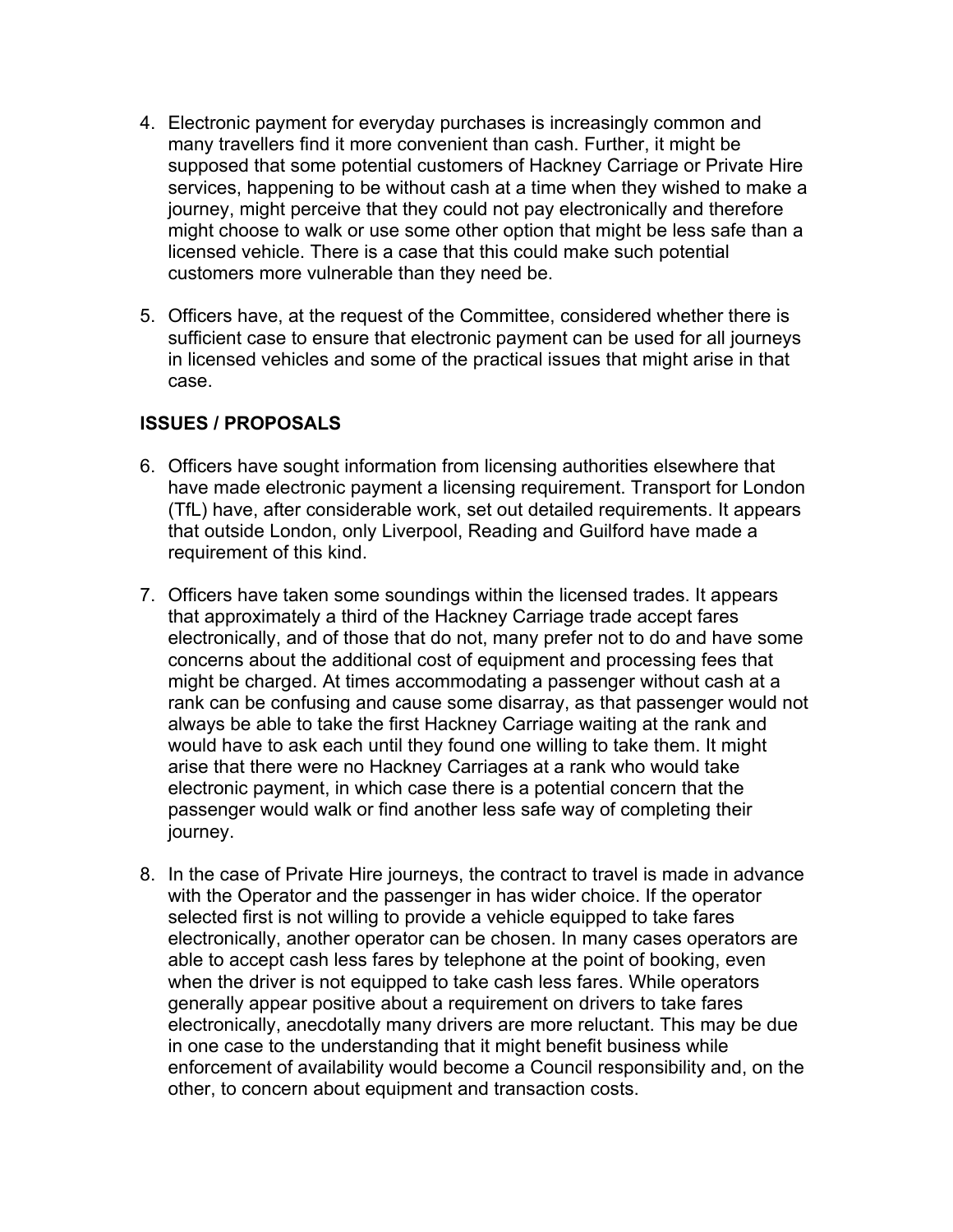- 9. Enforcement of a licensing requirement for electronic payment raises a number of issues. In the case of Hackney Carriages, conditions may be placed on the vehicle licence, but drivers' licences may have no conditions. Outside London, while it might be reasonably straightforward to require that a cashless device be present, requiring the driver to use it might be more challenging. Making replacement bylaws which are to be approved by a minister is less straightforward and more costly than applying conditions which would lie within Council control. Arguably a vehicle condition would require any device to be fixed safely within to the vehicle, which may increase the costs involved, exclude the simplest and cheapest systems, and reduce flexibility. If proprietors are required to provide equipment, proprietors of multiple vehicles potentially could face considerable costs.
- 10.Whilst it might appear straightforward to adopt wholesale the rules and requirements introduced by TfL, the Council should be aware that licensing in London has a different basis in law than outside London. Furthermore, TfL have done considerable research and understand the reasons behind their requirements. Adopting them wholesale without research is likely to lead to unintended consequences and possibly costs. It is the case, for example, that TfL require the capability to issue printed receipts. This restricts the type of device that may be used and significantly increases cost, possibly without a strong justification in the Harlow market.
- 11.If payment devices were to become a vehicle requirement, they would become part of the compliance testing requirements and this would place an additional burden on the test station, of which they were not aware when tendering for the contract. Whilst the Council would wish to be sure that transactions were safe and low risk, it would be prudent to ensure that any testing requirements were as straightforward as possible.
- 12.If payment devices were to become driver licensing requirement, checking compliance would become a new burden for the Licensing team, which has limited staff resources.
- 13.Any condition imposed is subject to appeal by licensees, and whilst the Council will defend its position if necessary, so the Council would wish to be sure that its proposals were no more contentious than necessary, and that it could demonstrate that conditions were reasonably necessary.
- 14.Considering the issues outlined above, it appears that there is a reasonable public safety case for ensuring electronic payment can be taken universally by the Hackney Carriage trade in Harlow, and that the case in respect of Private Hire trade is less easy to defend. Further, there is a strong case for consulting the trade formally before imposing any requirements to ensure that any contention is minimised by avoiding unnecessary costs and operational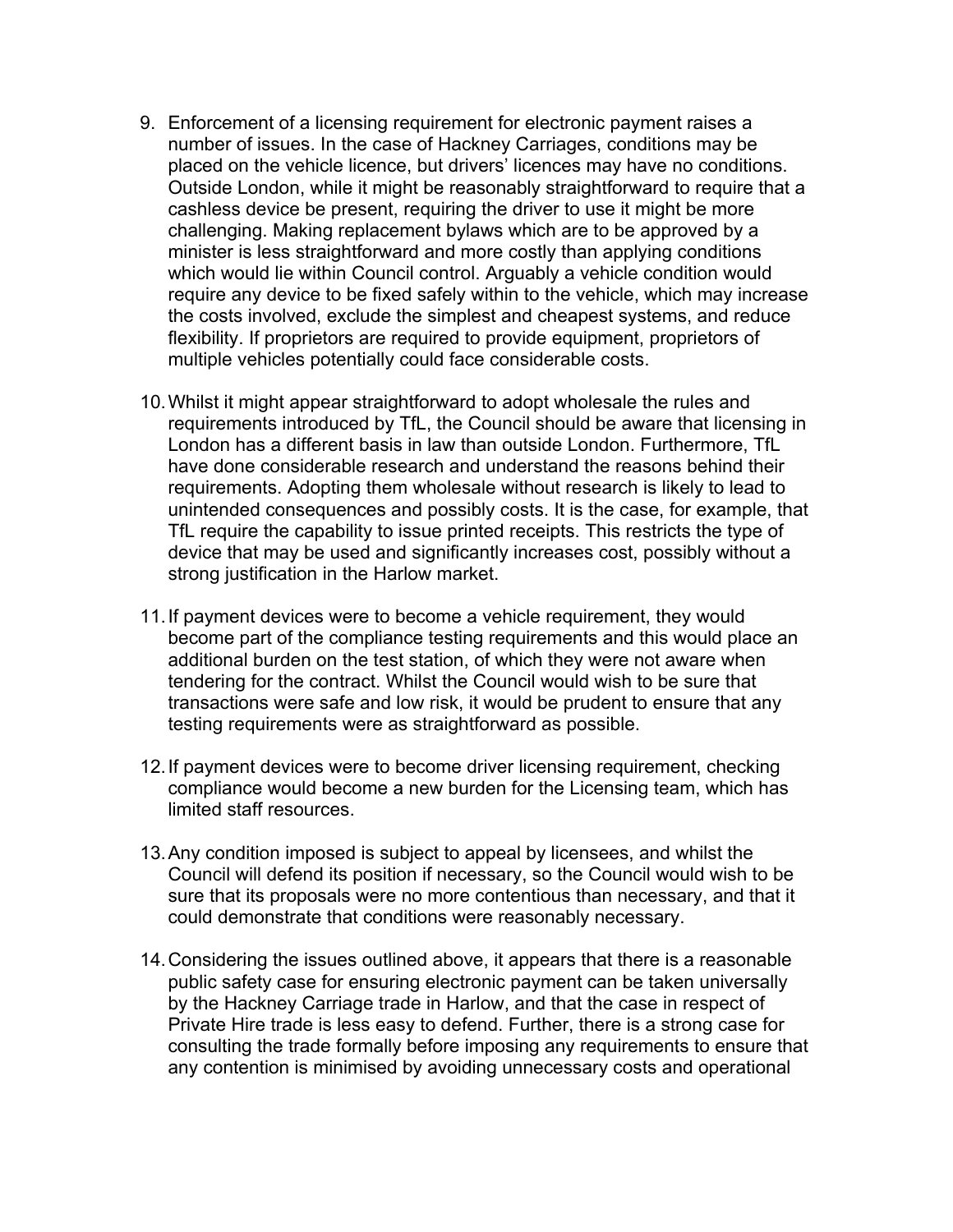difficulties which should help the trade in implementing any proposals, and minimise the risk of any challenge.

15.Following consultation, a further report will be presented to the Committee setting out the outcome of consultation with recommendations regarding the way forward with electronic fare payment. Consideration of a requirement for electronic fare payment in the Private Hire Trade will therefore be deferred pending the outcome of the consultation.

### **IMPLICATIONS**

**Environment and Planning (includes Sustainability)** As set out in the report. **Author: Andrew Bramidge, Head of Environment and Planning**

**Finance (Includes ICT)** None specific. **Author: Simon Freeman, Head of Finance and Deputy to the Chief Executive**

**Housing** None specific. **Author: Andrew Murray, Head of Housing**

**Community Wellbeing (includes Equalities and Social Inclusion)** Reducing barriers to safe modes of transport where practicable will assist community safety objectives. **Author: Jane Greer, Head of Community Wellbeing**

#### **Governance (includes HR)**

The report only commits the council to consultation at this stage therefore there are no direct legal implications at this stage. The results of the consultation will be summarised in a further report back to Cabinet.

The report recommends that Cabinet instructs officers to conduct a public consultation on proposals to introduce cashless payments in Hackney Carriages. The consultation must be undertaken when proposals are at a formative stage, it should provide sufficient reasons to enable the consultees to be able to consider the proposal and formulate a response. There will need to be sufficient time to for considered responses to be formed, and the outcome of it must be conscientiously taken into account when the ultimate decision is taken.

Similarly due regard must be had to the impact a proposal may have on persons with protected characteristics under the Equality Act 2010, if any. **Author: Amanda Julian, Legal Services Manager, on the behalf of Simon Hill, Head of Governance**